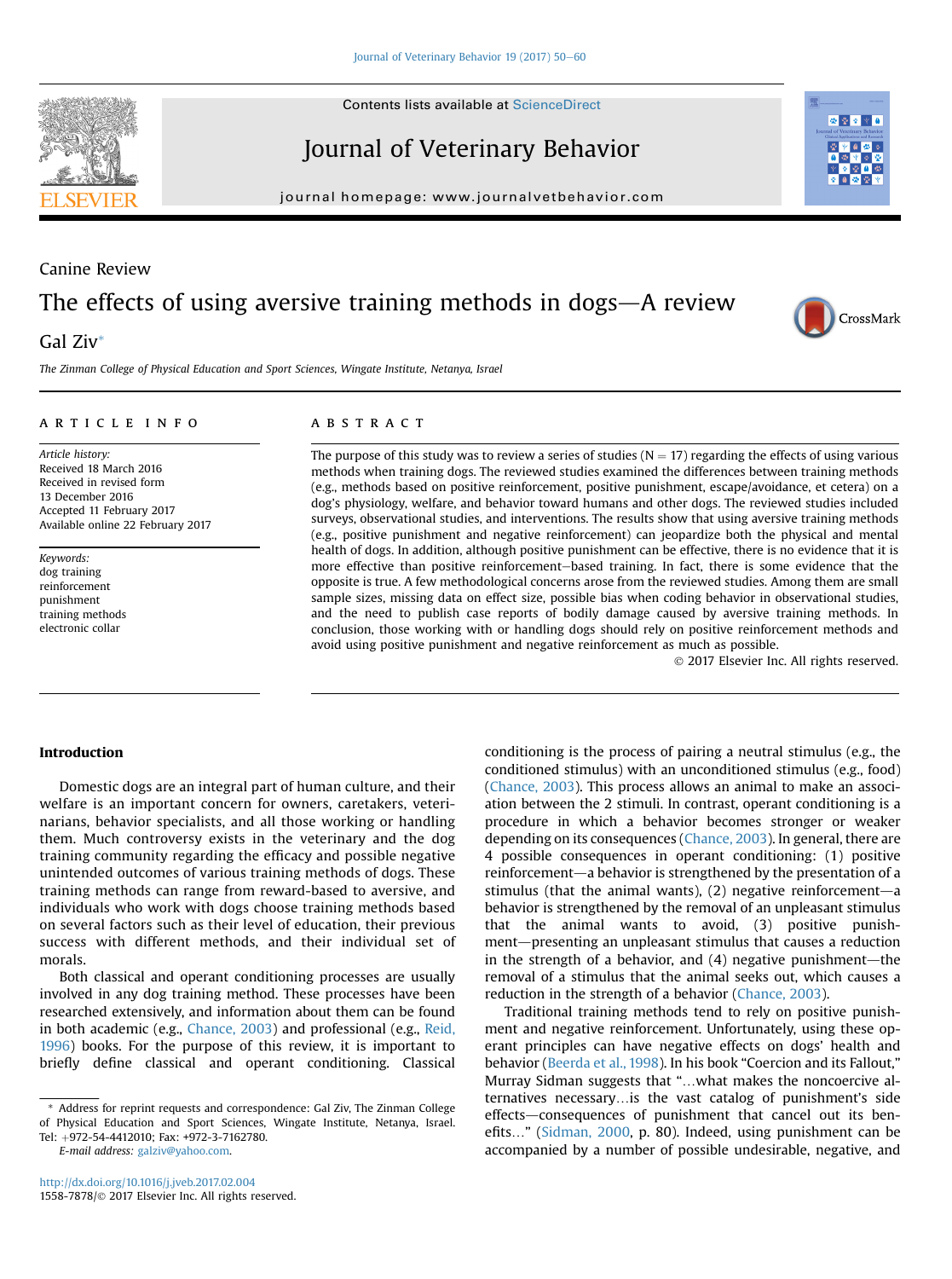potentially injurious (to the learner) effects, such as escape behavior, aggression, and apathy ([Chance, 2003](#page-9-0)). Importantly, although negative reinforcement uses a removal of an unpleasant stimulus, this stimulus must first be presented. Thus, the presentation of the unpleasant stimulus can be considered positive punishment for the behavior that occurred just before its appearance. As [Sidman \(2000\)](#page-10-0) suggested, negative reinforcement and punishment involve the same events but which function differently. It is often unappreciated that negative reinforcement involves coercion, which is accompanied by negative unintended outcomes as well (e.g., prevents an animal from relaxing its vigilance, causes fear-fulness of novelty, and causes reluctance to explore) [\(Sidman,](#page-10-0) [2000](#page-10-0)). In contrast to training methods that use positive punishment and negative reinforcement, other methods rely mainly on positive reinforcement which, according to [Sidman \(2000\),](#page-10-0) is not coercive. Positive reinforcement carries less risk of negative unintended outcomes.

The debate among trainers who tend to use positive punishment and negative reinforcement and those who prefer methods that rely on positive reinforcement is ongoing. For example, in 1 editorial, [Overall \(2007\)](#page-10-0) explained why electronic collars (which deliver electronic shocks to the dogs and are usually used as positive punishers or negative reinforcers) are not and should not be used for behavior modification in dogs, because of their aversive nature and due to the lack of scientific data on their effectiveness. However, others suggest that such collars can be an effective training tool (e.g., [Christiansen et al., 2001](#page-10-0)). Although using positive punishment and negative reinforcement can be effective, the question of whether using them is ethical or not is open to debate. [Friedman \(2009\)](#page-10-0) suggests that the relative intrusiveness of behavior modification techniques should be examined and that minimally intrusive (but still effective) methods should be used. [Friedman \(2009\)](#page-10-0) suggests that behavior interventions should not be chosen solely because they are convenient or effective since they may produce detrimental unintended outcomes in the learner.

Because there are contrasting opinions regarding the use of different dog training methods, it is important to provide as much data as possible on this topic. Such data will allow practitioners to choose training methods wisely and thus provide effective and minimally aversive behavior modification tools to dog owners and to those working with or caring for dogs. Hence, the purpose of this review was (1) to review the literature regarding the effects of different training techniques (e.g., positive punishment and/or negative reinforcement vs. positive reinforcement) on dogs' behavior and welfare and (2) to suggest possible implications of the research findings to other researchers and to those working with or caring for domestic dogs.

#### **Methods**

A search for articles written in the English language was conducted using 3 computerized databases: Scopus, Google Scholar, and PubMed. A combination of the following terms was used: punishment in dog training, aversion, punishment, shock collars, electronic collars, choke collars, prong collars, dog training methods. A manual search of the reference lists from the relevant articles was performed as well. The search was completed in October, 2016. Only articles that directly compared the effects of 2 or more training methods on dogs' behavior and welfare were included. Articles that were published in nonacademic journals were excluded from this review. The search yielded 17 studies, which are reviewed in the current article and are summarized in [Table.](#page-2-0)

#### Results

The results are divided into 4 sections. The first section reviews articles that compared different training methods; the second section examines dog-to-dog aggression; the third section reviews studies on the use of electronic collars or electronic pet containment systems; and the fourth section examines the effects of aversive training techniques on the physical health of dogs.

#### Comparison between training methods

One survey of 326 dog owners examined whether the use of different training methods was related to the level of obedience and to the occurrence of behavior problems in dogs aged more than 1 year [\(Hiby et al., 2004](#page-10-0)). The results revealed that punishment-based training methods were related to a larger number of reported behavior problems compared to reward-based training. In addition, the highest obedience scores were reported by owners who used reward-based training only, followed by those who used a combination of reward and punishment-based methods, and lastly by those using punishment only. As [Hiby et al. \(2004\)](#page-10-0) indicated, the results of this survey suggest that reward-based training methods are associated with both higher levels of obedience and fewer behavior problems in dogs owned by a population of average dog owners.

Another survey of 192 dog owners was conducted in the United Kingdom ([Blackwell et al., 2008](#page-9-0)). The training techniques were listed in 3 categories: (1) positive reinforcement, (2) negative reinforcement, and (3) positive punishment. No techniques were categorized as negative punishment. However, some of the training techniques reported as negative reinforcement should have been categorized as negative punishment (e.g., withdrawing of attention/ time out, and withdrawing of rewards). Hence, the relationship between negative reinforcement and dogs' behavior is difficult to interpret. Regardless, the use of punishment when training dogs was related to an increase in both fear and aggression. In contrast, using positive reinforcement only was associated with the lowest scores on fear, aggression, and attention-seeking behaviors. Using a combination of positive reinforcement and positive punishment was related to the highest aggression scores ([Blackwell et al., 2008](#page-9-0)).

A third survey of 140 dog owners who scheduled an appointment for treating their dog's behavior problems in a veterinary hospital ([Herron et al., 2009\)](#page-10-0) revealed that direct and indirect confrontational training methods were related to aggressive behavior. For example, yelling "no" at the dog was related to aggression in 15% of the cases (18 of 122 dogs); performing an "alpha roll" (i.e., forcefully putting the dog on its back and holding it down) was related to aggression in 31% of the cases (11 of 36 dogs); hitting or kicking the dog was related to aggression in 41% of the cases (12 of 28 dogs); forcefully releasing an item from the dog's mouth was related to aggression in 38% of the cases (15 of 39 dogs); using a spray bottle was related to aggression in 20% of the cases (10 of 51 dogs); and grabbing the dog by the jowls or scruff was related to aggression in 26% of the cases (7 of 27 dogs). In contrast, using neutral or reward-based methods was rarely related to aggressive behaviors.

A fourth survey of 3,897 dog owners found that compared to positive reinforcement and negative punishment, the use of positive punishment and negative reinforcement was related to an increased risk for aggression toward family members (odds ratio 2.9) and toward unfamiliar people outside of the house (odds ratio 2.2) [\(Casey et al., 2014\)](#page-9-0).

Finally, it is possible that factors such as a dog's size, breed, age, and sex can affect owners' behavior and choice of training methods. A survey of 1,276 dog owners compared the relationship between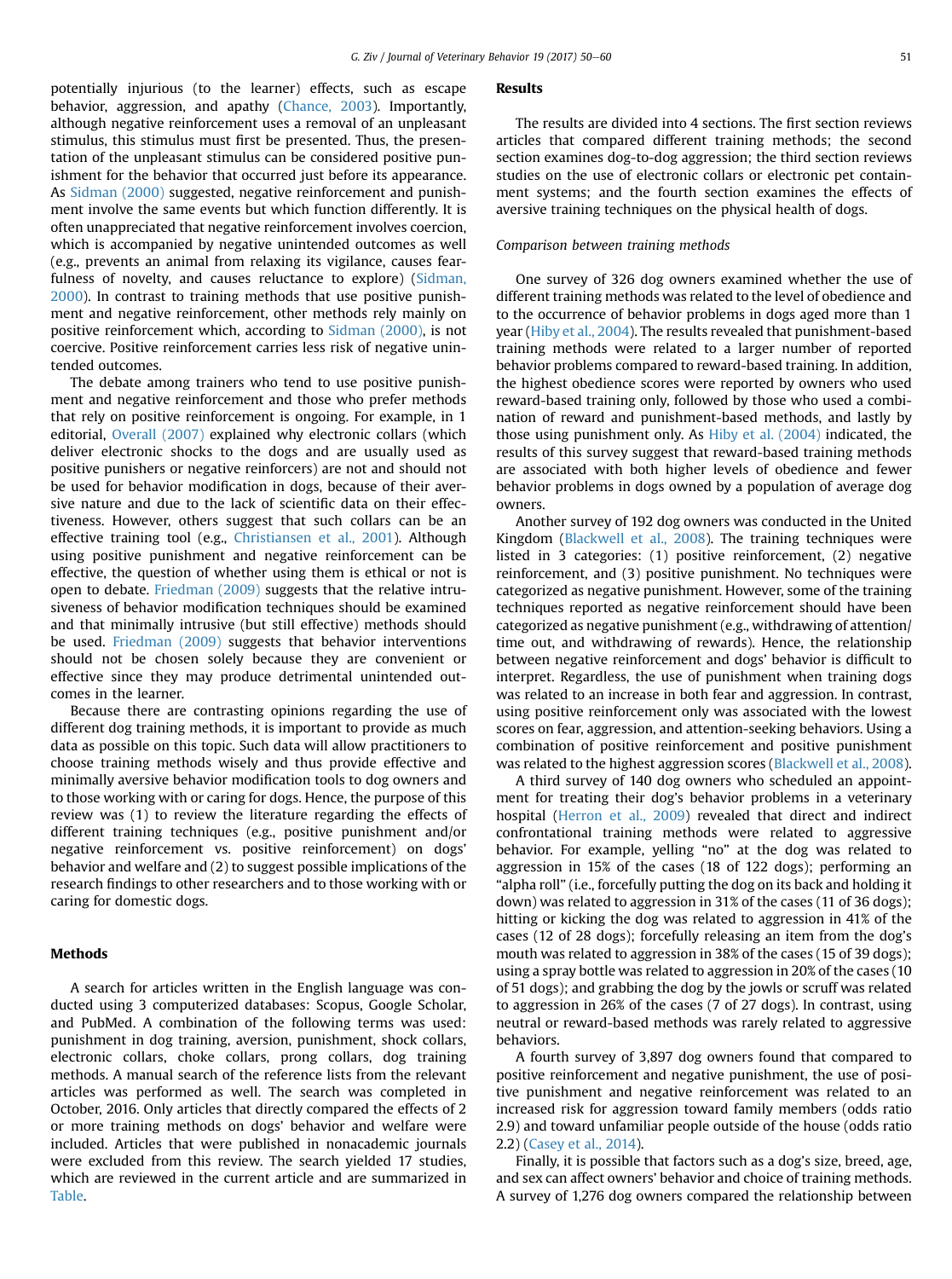<span id="page-2-0"></span>A summary of studies of the effects of aversive training methods on dogs ( $N = 17$ , studies are presented by year of publication and name of first author)

| Study                              | Animals and participants                                                                                                                                                                        | Method                                                                                                                                                                                                                                          | Measures                                                                                                                                           | Results                                                                                                                                                                                                                                                                                                                                                                                                                                                                                                                            |
|------------------------------------|-------------------------------------------------------------------------------------------------------------------------------------------------------------------------------------------------|-------------------------------------------------------------------------------------------------------------------------------------------------------------------------------------------------------------------------------------------------|----------------------------------------------------------------------------------------------------------------------------------------------------|------------------------------------------------------------------------------------------------------------------------------------------------------------------------------------------------------------------------------------------------------------------------------------------------------------------------------------------------------------------------------------------------------------------------------------------------------------------------------------------------------------------------------------|
|                                    | Roll and Unshelm, 1997 Dog owners with a dog injured by<br>another dog ( $n = 151$ ) and dog<br>owners with a dog that injured<br>another dog ( $n = 55$ ).                                     | Questionnaires completed by all<br>owners to compare aggressors and Breed<br>victims.                                                                                                                                                           | Sex<br>Age<br>Training methods<br>Degree of injury<br>Location of fight<br>Owners' demographics                                                    | Only descriptive statistics reported.<br>Dogs that were trained by hitting or<br>"shaking" tended to have a history<br>of biting other dogs.<br>A higher % of victim dogs were<br>owned by dog owners who shouted<br>and gave clear commands and<br>owners who believed that training<br>should be fun and that it was<br>advantageous to have a trained<br>dog.<br>A higher % of aggressor dogs were<br>owned by owners who believed<br>that a dog would be out of control<br>without training.                                   |
| Polsky, 2000                       | Adult dogs ( $n = 5$ ).                                                                                                                                                                         | Descriptive data collected in the<br>form of legal documents, animal<br>control officers and police officers'<br>reports.<br>Case studies of aggression that was<br>elicited by electronic pet<br>containment systems were<br>examined.         | Dog sex, age, reproductive status,<br>border of containment system, and 3 years.<br>victim's familiarity with dog                                  | All 5 attacks carried out by adult<br>breed, location of attack relative to intact males between the ages of 2-<br>Adult victims were familiar with<br>the dog, child victims were not.<br>In 4 of 5 cases, the dog received a<br>shock at the time of the attack.<br>Not 1 of the dogs showed<br>threatening behavior before attack.<br>All attacks included repeated biting<br>of victim.<br>No gross warning signals were<br>given before biting.                                                                               |
| Hiby et al., 2004                  | Dog owners ( $n = 326$ ) with dogs<br>aged more than 1 year.                                                                                                                                    | Questionnaires given to dog<br>owners as they were walking their Training methods<br>dog or through veterinary clinics.<br>Questionnaires returned by mail.                                                                                     | Demographics<br>Obedience level<br>Problem behaviors                                                                                               | Using punishment positively<br>correlated with problem behaviors.<br>No correlation between use of<br>reward-based training and<br>problem behaviors.<br>Number of behavior problems:<br>punishment only $>$ combination of<br>punishment and reward $>$ reward<br>only or miscellaneous methods.<br>Punishment-based training was<br>never the most effective for<br>achieving obedience goals.<br>Overall obedience was related to<br>reward-based but not to<br>punishment-based methods.                                       |
| Schilder and van der<br>Borg, 2004 | certificate of police service ( $n = 15$ ), to 31 dogs and comparing body<br>Dogs that trained with ( $n = 16$ ) and language to control dogs that did<br>without ( $n = 15$ ) electric shocks. | Dogs that were trained for official Videotaping 107 shocks delivered<br>not receive shocks.<br>Comparing behavior of dogs that<br>received shocks in the past to dogs shocks were given<br>that did not.                                        | Direct effect of shocks on body<br>language.<br>Body language of dogs that<br>received shocks in the past during<br>various conditions in which no | Direct reaction to shocks (e.g.,<br>lowering body, high-pitched yelps,<br>barks, squeals, redirected<br>aggression, avoidance) lasted a<br>fraction of a second.<br>Long-term effects: comparison of<br>shocked (S) dogs and control dogs<br>(C).<br>During free walking, obedience,<br>and police work: lower ear<br>postures and stress-related<br>behaviors: $S > C$ .<br>Differences were seen even when<br>walking in a park outside the<br>training grounds.<br>Stress and lower ear postures:<br>training $>$ free walking. |
| Schalke et al., 2007               | Laboratory-bred Beagles between<br>the ages of 1.5-2 years ( $n = 14$ ).                                                                                                                        | Training to stop prey behavior.<br>Three groups: (1) receive shock<br>precisely at the moment they touch<br>a prey dummy, (2) receive shock<br>when failing to obey a recall during<br>hunting, (3) receive arbitrary,<br>unpredictable shocks. | Heart rate<br>Salivary cortisol                                                                                                                    | Absolute and relative cortisol<br>levels:<br>Group (1)—increase by $\sim$ 22 and<br>31%, respectively.<br>Group (2)—increase by $\sim$ 114 and<br>160%, respectively.<br>Group (3)—increase by $\sim$ 336 and<br>328%, respectively.<br>Increase in maximal heart rate in<br>group (3) on days of training with<br>shock.                                                                                                                                                                                                          |

(continued on next page)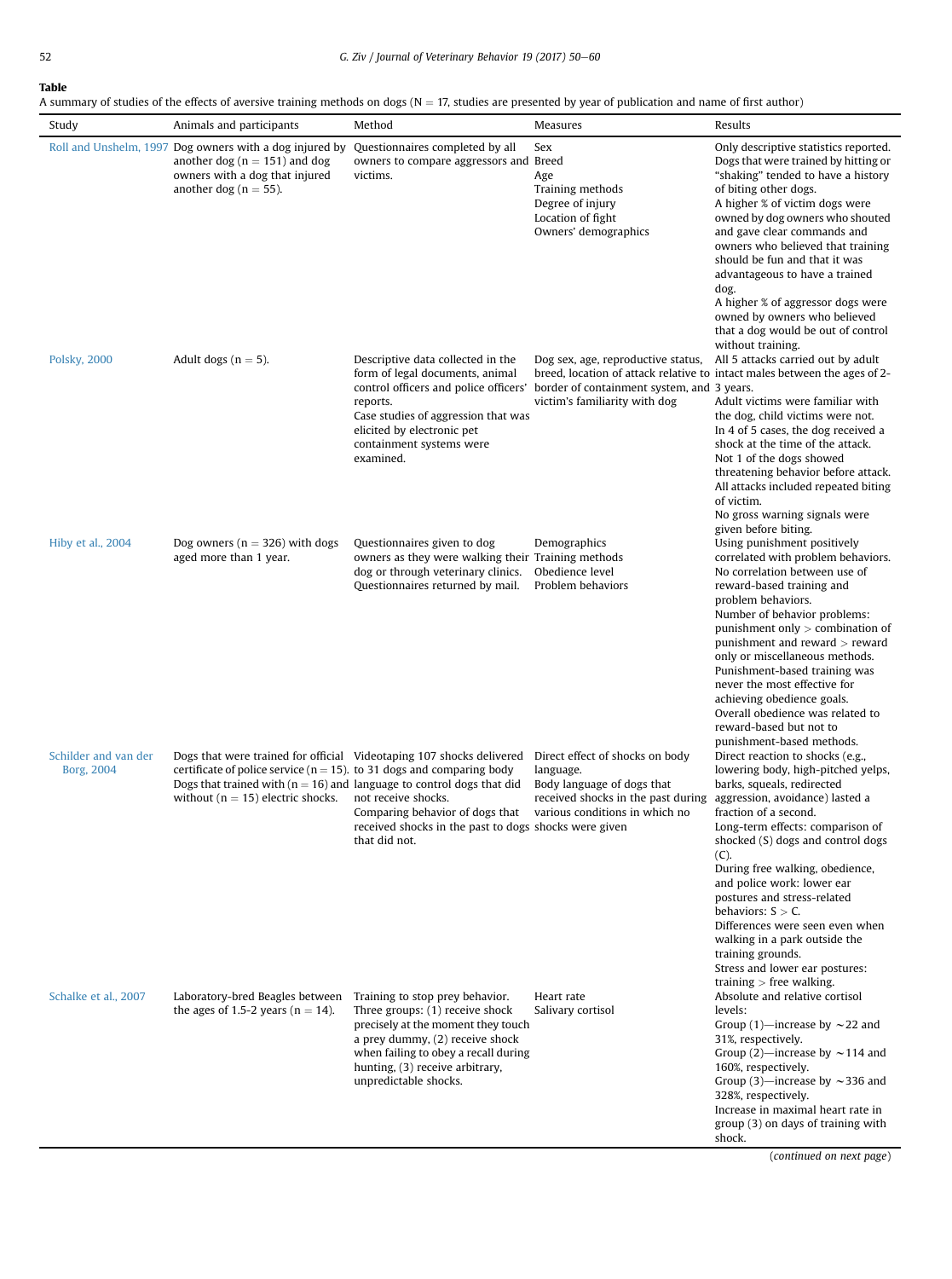Table (continued )

| Study                  | Animals and participants                                                                                            | Method                                                                                                                                                                                                                                                                                                           | Measures                                                                                                           | Results                                                                                                                                                                                                                                                                                                                                                                                                                                                                                                                                                             |
|------------------------|---------------------------------------------------------------------------------------------------------------------|------------------------------------------------------------------------------------------------------------------------------------------------------------------------------------------------------------------------------------------------------------------------------------------------------------------|--------------------------------------------------------------------------------------------------------------------|---------------------------------------------------------------------------------------------------------------------------------------------------------------------------------------------------------------------------------------------------------------------------------------------------------------------------------------------------------------------------------------------------------------------------------------------------------------------------------------------------------------------------------------------------------------------|
| Steiss et al., 2007    | Dogs from a private no-kill shelter Dogs randomly assigned to 3<br>$(n = 21)$ .                                     | groups: control (C), electronic<br>antibark collar (E), lemon spray<br>antibark collar (S).<br>Baseline measurements and<br>measurements after collar was<br>activated.                                                                                                                                          | <b>Barking</b><br>Activity<br>Plasma cortisol<br><b>ACTH</b>                                                       | Reduced barking in S and E groups<br>compared to C.<br>No statistically significant changes<br>in plasma cortisol and ACTH.<br>However, large effect sizes of<br>increased plasma cortisol and ACTH<br>in S and E groups on day 1 of<br>wearing the active collar compared<br>to baseline.                                                                                                                                                                                                                                                                          |
| Blackwell et al., 2008 | Dog owners ( $n = 192$ ) with dogs<br>between the ages of 1-15 years.                                               | Questionnaires given to dog<br>owners walking their dogs or in<br>veterinary hospitals in the United<br>Kingdom.                                                                                                                                                                                                 | Demographics<br>Training methods<br>Obedience level<br>Problem behaviors                                           | Training methods: $16\%$ R+, $12\%$ R+<br>and R-, $32\%$ R+ and P+, $40\%$<br>combination of all categories.<br>72% used some $P_{+}$ .<br>$R+$ only: lowest score on attention<br>seeking behaviors, fear, and<br>aggression.<br>$R+$ and $R-$ : highest score on<br>attention seeking behavior.<br>$R+$ and $P+$ : highest score on<br>aggression.<br>Reactivity to other dog and people:<br>lowest in $R+$ only.<br>Fear and aggression problems<br>higher in dogs that received any<br>type of punishment.                                                      |
| Haverbeke et al., 2008 | 33 dog and handler teams of the<br>Belgian Defense.<br>and have been working between<br>3 months and 3 years.       | Standardized evaluation of 8<br>obedience exercises and 5<br>Dogs between the ages of 1-5 years protection work exercises to assess Dog behavior<br>teams' performance.<br>Two evaluations with 20 days in<br>between were performed.<br>Dogs divided into high-<br>performance and low-performance<br>groups.   | Team performance<br>Handler's behavior                                                                             | Team performance: 66% success in<br>obedience and 39% success in<br>protection work.<br>Use of $R + (57.12%) >$ use of<br>aversive stimuli $(R-$ and $P+$ )<br>$(21.88\%).$<br>Use of aversive stimuli:<br>protection work > obedience<br>high-performance $<$ low-<br>performance dogs<br>distracted dogs > slightly<br>distracted, not distracted<br>2nd evaluation $> 1$ st evaluation.<br>Dogs showed lower posture after<br>aversive stimuli in the 2nd                                                                                                        |
| Herron et al., 2009    | Dog owners who scheduled an<br>appointment for behavior<br>consultation in a veterinary<br>hospital ( $n = 140$ ).  | Survey regarding previous<br>behavior interventions and<br>outcomes sent by email, fax, or<br>postal mail to owners.<br>Survey included a list of 30 possible problem<br>interventions.<br>Interventions categorized by<br>researchers to: aversive, indirect<br>confrontation, reward training, and<br>neutral. | Frequency of intervention use<br>Aggressive response due to<br>intervention.<br>Effect of intervention on behavior | compared to the 1st evaluation<br>% of dogs responding aggressively<br>to confrontational training<br>methods:<br>"Alpha roll" (31%), forced release of<br>item in dog's mouth (38%), hit or<br>kick dog (43%), grab jowls/scruff<br>(26%), "dominance down" (29%).<br>% of dogs responding aggressively<br>to indirect confrontational training<br>methods:<br>"stare down" (30%), water pistol/<br>spray bottle (20%), growl at dog<br>(41%), yelling "no" (15%).<br>Only between 0%-6% of dogs<br>responded aggressively to neutral<br>and reward-based methods. |
| Arhant et al., 2010    | Survey randomly sent to 5000 dog Questionnaire with 237 short<br>owners. 1,405 surveys returned,<br>1,276 analyzed. | questions regarding demographics, Training techniques used<br>and dog and owner behavior.<br>Comparison between small<br>$(<$ 20 kg) and large $(>$ 20 kg) dogs.                                                                                                                                                 | Dog behavior                                                                                                       | Using $P+$ : small = large dogs.<br>Higher frequency of punishments<br>related to higher aggression and<br>excitability scores in small and<br>large dogs.<br>Relationship between punishment<br>and aggression stronger in small<br>dogs.<br>Relationship between punishment<br>and fearfulness and anxiety found<br>only in small dogs.<br>Use of reward-based responses to<br>unwanted behavior related to<br>higher frequency of aggressive<br>behavior.<br>All correlations $< 0.3$<br>(continued on next page)                                                |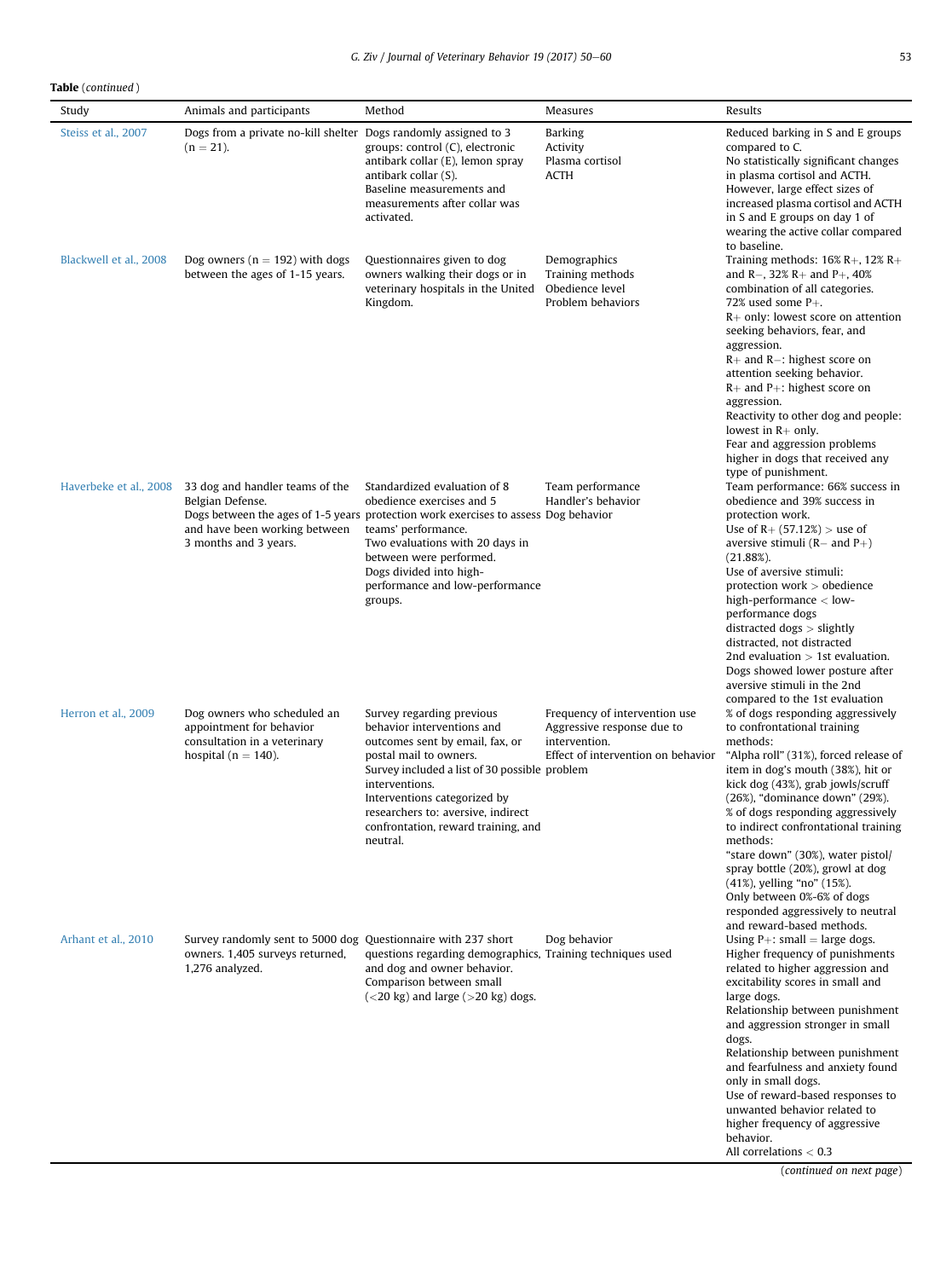# Table (continued )

| Study                     | Animals and participants                                                                                                                | Method                                                                                                                                                                                                                                                                                         | Measures                                                                | Results                                                                                                                                                                                                                                                                                                                                                                                                                                                                                                                                                                                                                                 |
|---------------------------|-----------------------------------------------------------------------------------------------------------------------------------------|------------------------------------------------------------------------------------------------------------------------------------------------------------------------------------------------------------------------------------------------------------------------------------------------|-------------------------------------------------------------------------|-----------------------------------------------------------------------------------------------------------------------------------------------------------------------------------------------------------------------------------------------------------------------------------------------------------------------------------------------------------------------------------------------------------------------------------------------------------------------------------------------------------------------------------------------------------------------------------------------------------------------------------------|
| Rooney and Cowan,<br>2011 | Dog owners and their dogs ( $n =$<br>53).                                                                                               | behavior of each owner and dog at Dog behavior<br>their home while following specific Owner behavior<br>instructions including ignoring the<br>dog and performing obedience<br>exercises.<br>Owners also completed a<br>questionnaire.                                                         | Researcher visited and filmed the Owner-reported training methods       | None of the 54 owners reported<br>using reward-based or<br>punishment-based methods<br>exclusively.<br>Proportion of punishment-based<br>methods negatively correlated<br>with dog interaction with<br>experimenter.<br>Proportion of reward-based<br>training methods positively<br>correlated with dog performance at<br>a novel task.<br>Using physical punishment: dogs<br>less interactive during play and less<br>likely to interact with<br>experimenter (compared to not<br>using physical punishment at all).<br>Dog performance in novel task<br>positively correlated with total<br>rewards delivered and owner<br>patience. |
| Blackwell et al., 2012    | 14,566 questionnaires distributed<br>to dog owners, 27% returned ( $n =$ demographics, choice of training<br>3,897).                    | Questionnaires regarding<br>method, and prevalence of<br>undesired behaviors.                                                                                                                                                                                                                  | Training method<br>Problem behavior<br>Demographics<br>Training success | Only 3.3% reported using<br>E-collars, 1.4% bark E-collars,<br>and 0.9% electronic containment<br>system.<br>Higher % of owners using<br>reward-based methods<br>reported success for recall/chasing<br>problems ( $\sim$ 97%) compared to<br>E-collar use ( $\sim$ 83%) or other<br>aversive methods ( $\sim$ 94%).<br>Occurrence of undesired behaviors<br>did not differ between training<br>methods.                                                                                                                                                                                                                                |
| Salgirli et al., 2012     | Adult police dogs ( $n = 42$ ).                                                                                                         | Setup of training exercise with<br>human decoys meant to distract<br>the dog into breaking a heel.<br>Repeated-measures design.<br>Counterbalanced order of 3<br>aversive stimuli: (1) quitting signal,<br>$(2)$ pinch collar, $(3)$ E-collar. One<br>week between conditions for each<br>dog. | Salivary cortisol<br>Behavioral observations                            | Use of E-collar and pinch collar led<br>to learning to disregard the<br>distraction while heeling.<br>% of dogs with behavior reactions to<br>punishment: no statistically<br>significant differences between<br>pinch (64.3%) and electronic<br>(38.1%) for extreme backward ears.<br>Extreme low body posture: 4.8% of<br>dogs for pinch, 0% E-collar.<br>Vocalization: $\sim$ 60% E-collar ><br>$\sim$ 23% pinch.<br># of dogs with maximal salivary<br>cortisol values: 17 quitting signal,<br>15 E-collar, 10 pinch.<br>Highest cortisol concentration                                                                             |
|                           | Grohmann et al., 2013 1-year-old intact male German<br>Shepherd.                                                                        | A case study of severe brain<br>damage after punitive technique<br>with a choke collar.                                                                                                                                                                                                        | Description of punishment<br>Description of symptoms                    | after quitting signal.<br>Dog suspended a few feet in<br>the air by a choke collar for<br>approximately 60 seconds.<br>Dog panicked and lost<br>consciousness. After a few<br>hours, dog became ataxic<br>on all 4 limbs and was circling to<br>left. Several neurological<br>symptoms.<br>MRI revealed legions which<br>led to a diagnosis of severe<br>cerebral edema due to<br>ischemia.<br>Owner chose to euthanize<br>the dog.                                                                                                                                                                                                     |
| Casey et al., 2014        | Same questionnaire as Blackwell<br>et al., 2012.<br>14,566 questionnaires distributed<br>to dog owners, 27% returned ( $n =$<br>3,897). | Questionnaires regarding<br>demographics, choice of training<br>method, and prevalence of<br>undesired behaviors.                                                                                                                                                                              |                                                                         | Risk factors for aggressive behavior Compared to $R+$ and $P-$ , using $P+$<br>and/or $R-$ were related to<br>increased risk of aggression toward<br>members of the family and toward<br>unfamiliar people outside the<br>house (odds ratio 2.8 and 2.2,<br>respectively).<br>$(continued \text{ on } \text{not } \text{no}$                                                                                                                                                                                                                                                                                                            |

(continued on next page)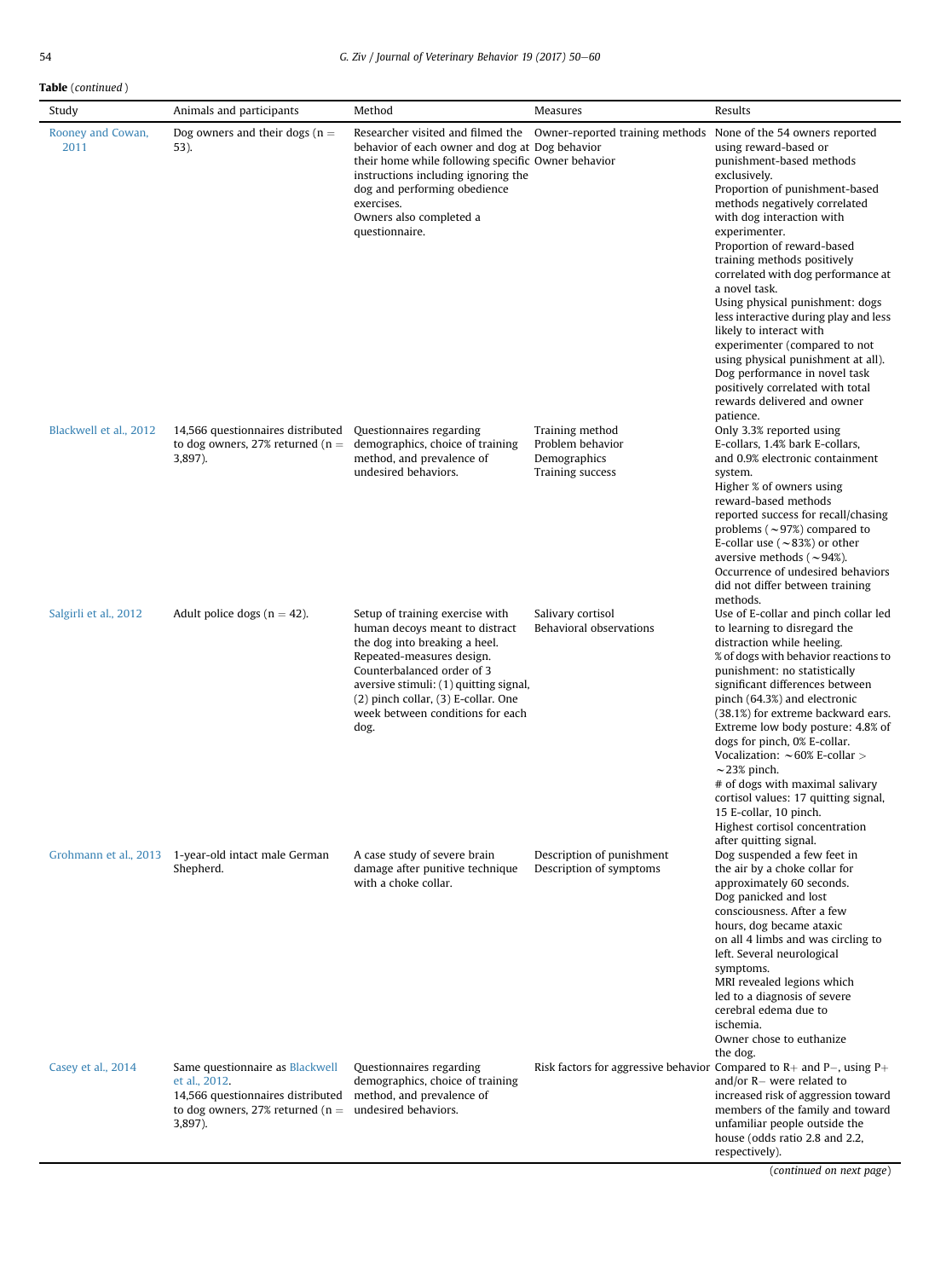Table (continued )

| Study                        | Animals and participants                                                                                                                               | Method                                                                                                                                                                                                                                                                                                                                                   | Measures                           | Results                                                                                                                                                                                                                                                                                                                                                                                                                                                                                                                                |
|------------------------------|--------------------------------------------------------------------------------------------------------------------------------------------------------|----------------------------------------------------------------------------------------------------------------------------------------------------------------------------------------------------------------------------------------------------------------------------------------------------------------------------------------------------------|------------------------------------|----------------------------------------------------------------------------------------------------------------------------------------------------------------------------------------------------------------------------------------------------------------------------------------------------------------------------------------------------------------------------------------------------------------------------------------------------------------------------------------------------------------------------------------|
| Cooper et al., 2014          | 63 dogs (no differences between<br>groups in age, sex, and breed)<br>divided to 3 groups based on dog<br>characteristics and past training<br>history. | Examining effects of E-collar use on Behavioral and physiological<br>dogs' welfare.<br>Three groups trained for 5 days (2 training<br>sessions per day) for recall in the<br>presence of distractions:<br>$(1)$ E-collar use, $(2)$ same trainers<br>with no use of E-collar, (3) trainers<br>who don't advocate E-collar use<br>and no use of E-collar. | measures before, during, and after | Training success: no differences<br>between groups in owners'<br>satisfaction and perception of dogs'<br>improvement.<br>Behavioral measures:<br>time spent in tense state: $1 > 2$ , 3<br>Low tail carriage: $1, 2 > 3$<br>Yawning: $1 > 3$<br>Vocalization increase with E-collar<br>intensity increase.<br># of commands given: $1, 2 > 3$<br>(twice as many)<br>Interaction with environment: 1.2<br>$\langle$ 3<br>Salivary cortisol: $3 > 1, 2$<br>throughout study.<br>Post-training minus pretraining<br>cortisol: $1 = 2 = 3$ |
| Deldalle and Gaunet.<br>2014 | Dogs in advanced training class<br>from 2 schools: $R+$ school ( $n = 24$ ),<br>$R-$ school (n = 26).                                                  | Observation of owner and dog<br>performance of a walk on leash and Dog behavior<br>a sit command in advanced group Owner behavior<br>classes.                                                                                                                                                                                                            | Performance                        | While walking on leash: % of dogs<br>gazing at owner: $R+ (63%) > R-$<br>$(4%)$ .<br>During the "sit" command: # of<br>dogs showing mouth licking and<br>yawning and showing at least 1 of 6<br>stress-related behaviors:<br>$R - > R +$ .<br>% of dogs gazing at owner: $R+$ (88%)<br>$> R - (38\%).$<br>% of dogs with low body posture: R<br>$- (46\%) > R + (8\%).$                                                                                                                                                                |

ACTH, adrenocorticotropic hormone; E-collar, electronic collar; MRI, magnetic resonance imaging; R $+$ , positive reinforcement; R $-$ , negative reinforcement; P $+$ , positive punishment.

training methods and behavior in small  $(<$ 20 kg) and large dogs (>20 kg) [\(Arhant et al., 2010\)](#page-9-0). As in previous surveys, positive relationships between the use of punishment and excitability, and between punishment and aggression, were found in both small and large dogs. A relationship between punishment and fearfulness was found in small dogs only. In addition, reward-based responses to behavior problems (e.g., calming or distracting the dog) were related to aggression as well. Correlation values were low to moderate (usually  $<$  0.3). In addition, the cutoff weight for small and large dogs (i.e., 20 kg) may not have been specific enough to reveal differences in dogs of different sizes.

In summary, it appears that the use of training methods that are based on positive punishment and negative reinforcement are related to higher incidences of behavior problems, aggression, and fear. Reward-based responses to behavior problems were related to aggression only in 1 study ([Arhant et al., 2010\)](#page-9-0). It is important to note, however, that the 5 reviewed studies (i.e., [Arhant et al., 2010;](#page-9-0) [Blackwell et al., 2008; Casey et al., 2014; Herron et al., 2009; Hiby](#page-9-0) [et al., 2004](#page-9-0)) were based on the owners' subjective answers to questionnaires and are prone to methodological difficulties such as recall bias and the misunderstanding of terms or questions that were presented in the questionnaires. In addition, causality cannot be established from the data in these studies, as it is not known whether the dogs' aggression or the presence of behavior problems led to the use of aversive training methods, or if the use of aversive training methods caused aggression and other behavior problems. Hence, the results of such studies should be interpreted appropriately and serve as a basis for future studies that are based on direct observation or specific interventions, rather than as a basis for causal inference. In future studies, researchers should also take into account the dogs' size as a covariate in their statistical analysis, as it can have an effect on dog owners' choice of training methods.

Finally, at least according to 1 study [\(Blackwell et al., 2008](#page-9-0)), inconsistency in training methods was related to the highest aggression scores. As the authors of this study suggested, it is possible that the inconsistency in training methods led to uncertainty or anxiety in the dogs, which in turn led to aggressive behavior. It is also possible that this finding merely suggests that owners tried a variety of training methods to modify aggressive behavior. As this is the only study that reported this finding, more research on this topic is warranted.

#### Studies with direct observations of dogs

Researchers in 3 studies directly observed the training techniques and the behavior of owners and their dogs ([Deldalle and](#page-10-0) [Gaunet, 2014; Haverbeke et al., 2008; Rooney and Cowan, 2011](#page-10-0)).

In 1 study, one of the researchers visited the home of each of 53 dogs and their owners and conducted several tests of behavior and obedience ([Rooney and Cowan, 2011\)](#page-10-0). All sessions were filmed, and a history of training methods used by owners was obtained. The dogs of owners who tended to use punishments showed less interaction with the experimenter. In addition, dogs that were trained with physical punishment were less likely to approach a stranger and played less with their owners. It was also found that dogs that were mostly trained with reward-based methods scored higher in their ability to learn a novel task.

In another exploratory study [\(Deldalle and Gaunet, 2014](#page-10-0)), one of the researchers observed training classes at 2 dog training schools. In one school, the dogs were trained using positive reinforcement, and in the other school, they were trained with negative reinforcement. The researcher observed and recorded the dogs' behavior as they were walking on a leash and responding to the "sit" command from their owners. More dogs showed stress-related behaviors and low body postures in the negative reinforcement group compared to the positive reinforcement group. In addition, fewer dogs gazed at their owners in the negative reinforcement group, compared to the positive reinforcement group (during walking on leash, 4% [1 of 26 dogs] vs. 63% [15 of 24 dogs],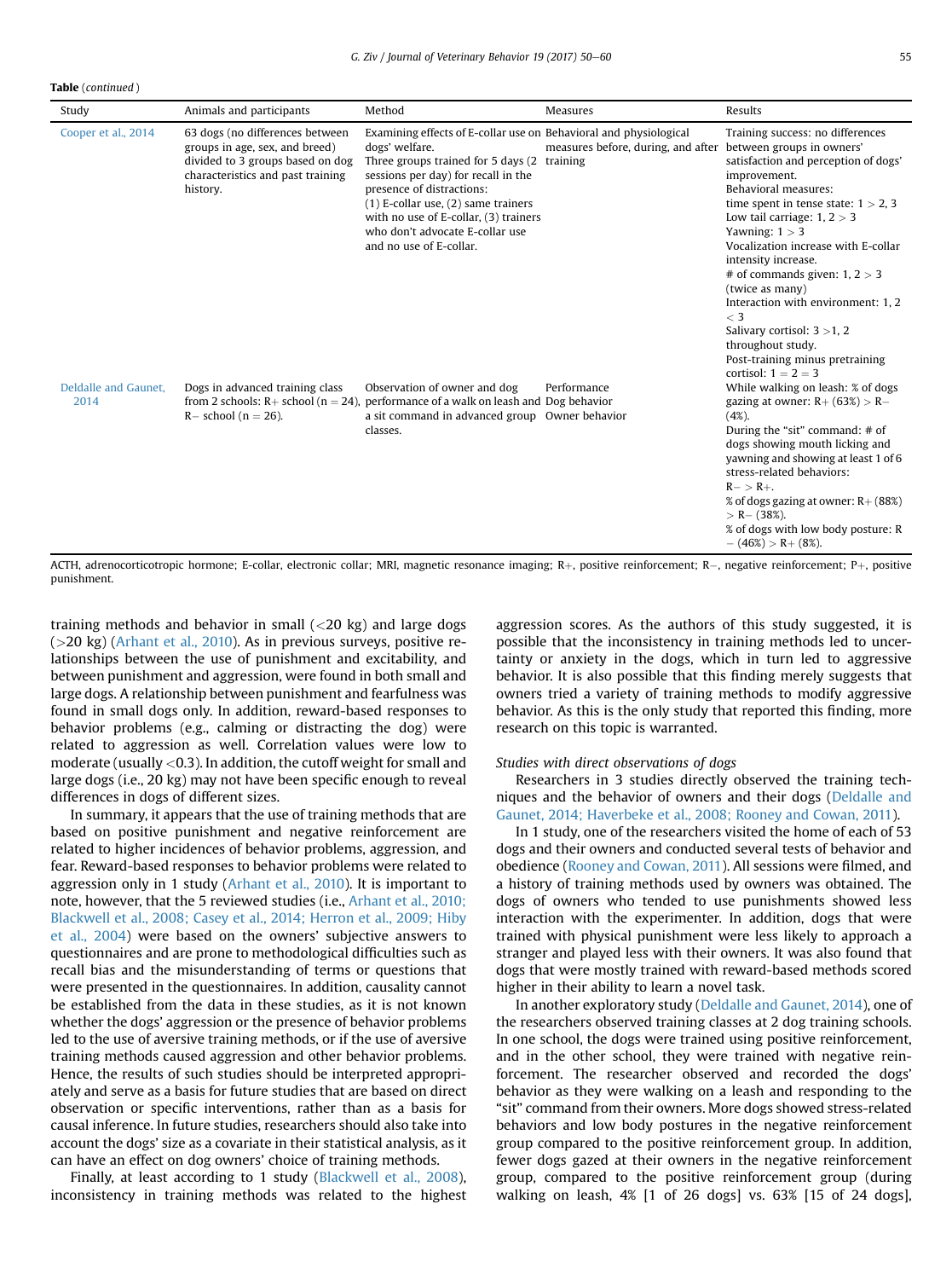respectively; during the "sit" command, 38% [10 of 26 dogs] vs. 88% [21 of 24 dogs], respectively). These results suggest that dogs' welfare may be threatened by the use of negative reinforcement. Moreover, the data on gazes toward the owner may suggest that the relationship between owner and dog can be compromised when training with negative reinforcement. However, it is also possible that the dogs from the positive reinforcement school looked at their owners because they were waiting for a reward or that they were reinforced more often for this behavior compared to the dogs from the negative reinforcement school. It is important to note that positive punishment and negative punishment were not evaluated in this study. Both the history of punishment and the acute punishments delivered throughout the training sessions could have affected the results of this study. For example, when using positive reinforcement, the withdrawal of food can be considered negative punishment. In contrast, in order for a stimulus to serve as a negative reinforcement, one has to apply positive punishment first so that there will be an aversive stimulus to remove.

Finally, a third study carried out evaluations of the performance of 33 military dog-handler dyads when performing standardized obedience exercises and protection work [\(Haverbeke et al., 2008\)](#page-10-0). In general, the teams' performance (i.e., score based on correct and incorrect exercises) was relatively low, with  $\sim$  66% success in obedience exercises and  $\sim$ 39% success in protection work exercises. Dogs that received more aversive stimuli (either positive punishment or negative reinforcement—e.g., pulling on the leash, hanging dog by collar, verbal scolding, hitting) were more distracted and showed poorer performance compared to dogs that received less-aversive stimuli. In addition, the dogs showed a lower posture after the infliction of aversive stimuli by their handlers. The authors of this study suggested that the welfare of dogs that received aversive stimuli during training was threatened, although this could not be directly proven by the data.

In summary, the reviewed studies suggest that aversive training methods (e.g., positive punishment and negative reinforcement) may negatively affect the behavior and welfare of dogs. Moreover, none of the studies showed any evidence that aversive training methods are more effective than reward-based training. In fact, according to [Haverbeke et al. \(2008\)](#page-10-0), the opposite appears to be true. Hence, those working with dogs are encouraged to rely on reward-based training methods.

However, 2 limitations are noteworthy. First, although observational studies provide more robust data than surveys, they still do not necessarily provide support for causation. Second, in the first study ([Rooney and Cowan, 2011\)](#page-10-0), only the researcher who visited the dogs rated their behaviors. This researcher also interviewed the owners. Hence, as the authors mentioned, there is a risk for unconscious bias. Similarly, in the second study [\(Deldalle and Gaunet, 2014\)](#page-10-0), only 1 researcher recorded the behaviors of dogs while visiting the training centers. In the third study [\(Haverbeke et al., 2008\)](#page-10-0), the authors did not report whether more than 1 researcher rated the behaviors. In future studies, 2 researchers—preferably blind to the hypotheses or study groups-should code behaviors, and interrater reliability should be reported.

Finally, because only 2 training schools were compared by [Deldalle and Gaunet \(2014\)](#page-10-0), individual variations could have led to some of the reported differences. Hence, as the authors of this study suggested, future studies should include a larger sample of training schools to compensate for these individual variations.

#### Dog-to-dog aggression

Only 1 study examined the relationship between training methods and dog-to-dog aggression [\(Roll and Unshelm, 1997\)](#page-10-0). Questionnaires were given to dog owners with a dog that was

injured by another dog ( $n = 151$ ) and dog owners with a dog that had injured another dog ( $n = 55$ ) while they were in a veterinary clinic. The results showed that dogs that were trained by hitting or "shaking," and dogs owned by individuals who believed that without training a dog will be out of control, tended to be on the aggressor side of the dog-to-dog aggression. In contrast, dogs of owners who believed that training should be fun and that it would be advantageous to have a trained dog were found to be more often on the victim side. In addition, dogs of owners who shouted and gave clear commands were also found more often on the victim side. The explanation for the last finding is not readily apparent. It is possible that the dogs that were on the receiving end of shouting were more fearful in general and had been punished for previous displays of aggression.

#### Electronic collars and electronic containment systems

The use of electronic collars is highly controversial. Some trainers suggest that such collars are effective in modifying behavior, whereas other trainers find them inhumane and avoid using them. When possible, practitioners should base their choices of training methods on scientific data. Hence, data on the relationship between the use of electronic collars and dogs' behavior are described in this section.

#### Observational studies and surveys

In 1 study [\(Polsky, 2000\)](#page-10-0), descriptive data about dog aggression that may have been elicited by electronic containment systems were collected. Five cases in which dogs inflicted multiple uninhibited bites on humans in the presence of an active electronic containment system were found. In all cases, the dog was an intact male with no prior displays of aggression. During the attack, all dogs failed to show gross warning signs (e.g., snarling, growling) before biting. In 4 of the 5 attacks, the dogs received a shock before the attack. These results should be read with caution, as the data were collected from legal reports and the behavior was not directly observed by trained professionals. Still, because all of the dogs had not shown serious aggression before the incident, it is plausible that the aggressive behavior was elicited by the shock, by the classically conditioned response to a threat tone that precedes the shock, or by a response to other environmental stimuli that preceded the shock.

In contrast to the previous study, a survey of 3,897 dog owners did not find any difference in undesirable behaviors among those using various training techniques [\(Blackwell et al., 2012](#page-9-0)). Results showed that only a small proportion of dog owners used electronic collars (3.3%,  $N = 133$ ), electronic bark collars (1.4%,  $N = 54$ ), or electronic containment systems (0.9%,  $N = 36$ ). It is possible that these small numbers prevented a meaningful statistical comparison between methods. As for training effectiveness, the reported training success for teaching a dog to come when called or to prevent the dog from chasing was higher in the reward-based group compared to the electronic collars group. However, this could be due to a number of confounding factors, such as the seriousness of the problem behavior and owners' perception of success.

Finally, the effects of using electronic collars were examined in a study that directly observed 32 dogs that were trained as police service dogs or watchdogs [\(Schilder and van der Borg, 2004\)](#page-10-0). The researchers also observed the behavior of dogs that were shocked in past training with dogs that had never received shock before. Dogs trained with electronic collars vocalized and presented body postures associated with stress or fear (e.g., tongue flicking, lowering ear positions, lowering of the body/tail) for a fraction of a second after receiving an electric shock. Both during free walking and during training sessions without shocks, dogs that were trained with shocks in the past showed more stress-related behaviors than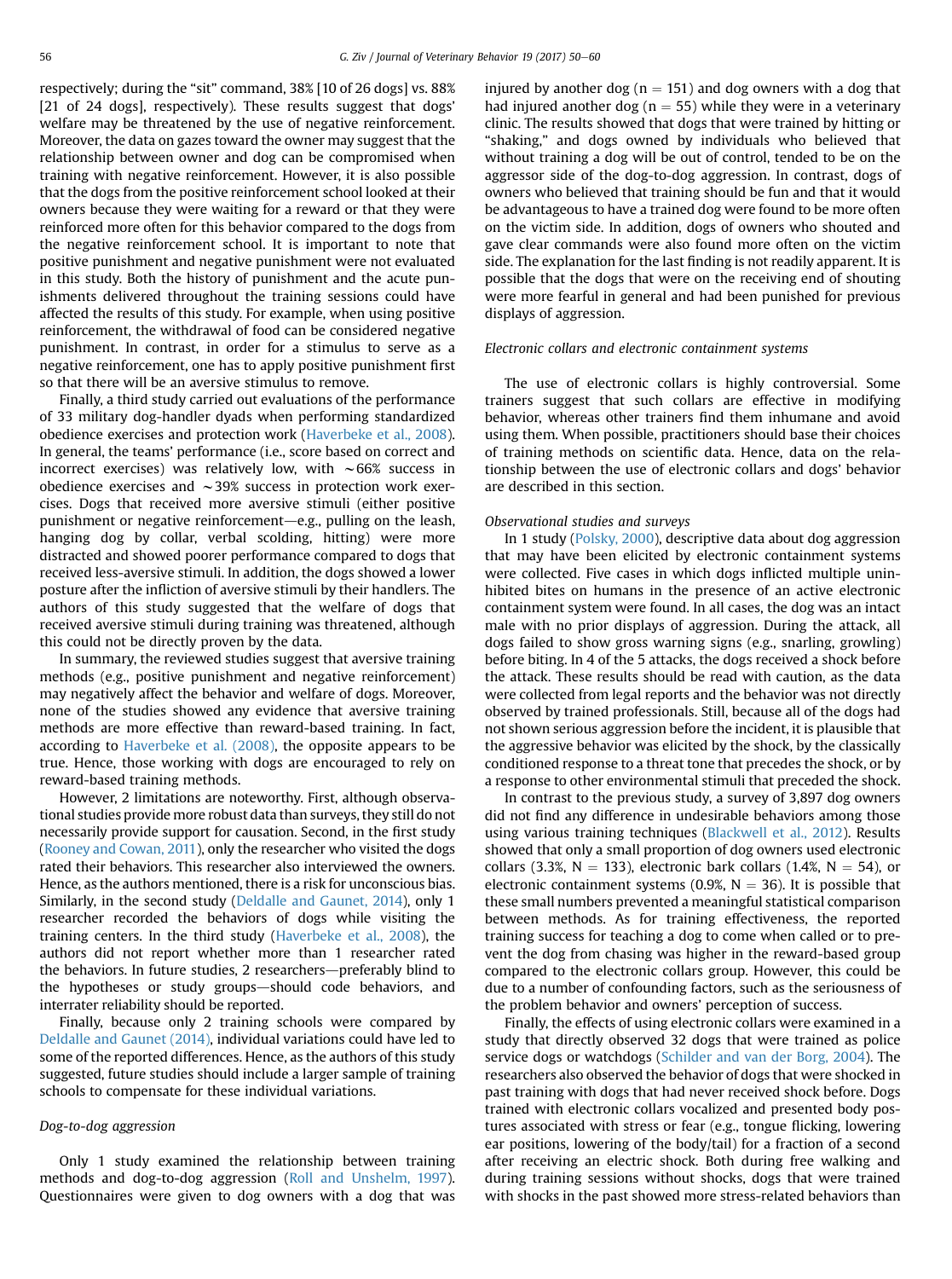dogs that were not trained with shocks. In addition, shocked dogs were more stressed than control dogs on the training grounds and also in a park unrelated to training. The fact that stress-related behaviors were seen outside the training grounds, but in the presence of the handlers, suggests that dogs associate the possibility of getting shocked with the presence of their handlers. The authors of this study concluded that using electronic shocks for training is not only unpleasant but is also painful and frightening for the dogs. Hence, it appears that even dogs that make it through demanding training programs suffer from the aversive training methods.

#### Interventional studies

One study compared the application of shock to 3 groups of laboratory-bred Beagles ([Schalke et al., 2007\)](#page-10-0). The first group of dogs received the shock precisely when they grabbed a prey dummy. This led to an increase of  $\sim$  22% and  $\sim$  31% in absolute and relative salivary cortisol, respectively. The second group received the shock if they failed to respond to a recall while hunting the prey dummy ( $\sim$  114% and  $\sim$  160% increase in absolute and relative salivary cortisol, respectively). The third group received arbitrary and unpredictable shocks ( $\sim$ 336% and  $\sim$ 328% increase in absolute and relative salivary cortisol, respectively). The fact that the Beagles that were shocked unpredictably had extremely high cortisol levels is not surprising, as they could not predict and had no control over the coming shocks. In the second group, it is possible that the elevated levels of cortisol were due to the fact that the recall was trained without a prey dummy but was tested with it. Hence, it was difficult for the dogs to control their first reaction to chasing the prey. In the first group, the predictability of the shock could have led to the relatively small increase in cortisol levels, but another explanation is possible. Although an increase in the concentration of cortisol can represent an increase in stress ([Dreschel and Granger, 2005](#page-10-0)), it can also represent the physical activity level of the dog. Indeed, elevation in cortisol concentration can occur as a result of both lowintensity and high-intensity exercise [\(Radosevich et al., 1989](#page-10-0)). However, the dogs in this study [\(Radosevich et al., 1989\)](#page-10-0) exercised for 90 minutes on a treadmill, and although plasma cortisol gradually increased with the duration of exercise, large elevations were seen only after 15-30 minutes of exercise. Because the dogs in [Schalke et al.](#page-10-0)'s (2007) study ran after prey for less than 2 minutes a day, and because plasma cortisol samples were taken 10 minutes after the administration of the shock, it is unlikely that the short exercise contributed significantly to the elevation in cortisol levels.

A second study ([Cooper et al., 2014\)](#page-10-0) compared the behavior and cortisol levels of dogs trained to come when called, in 3 training groups: (1) using an electronic collar, (2) training without an electronic collar but by the same trainers from group 1, and (3) training without an electronic collar by trainers who believe in reward-based training. The study found no differences in training effectiveness between groups. The dogs that were trained with electronic collars tended to spend more time in a tense state, carried their tails lower, interacted less with the environment, and yawned more compared to the dogs that were trained without the electronic collars by reward-based trainers. No differences in urinary cortisol levels were found between groups, but salivary cortisol levels were higher in the group trained by the rewardbased trainers compared to the 2 other groups throughout the experiment. However, comparing the difference between posttraining cortisol to pretraining cortisol revealed no differences between the 3 groups, suggesting that these values were not due to training methods.

Although the previous studies compared aversive and nonaversive training methods, the effects of 3 aversive training methods on learning as well as on possible unintended outcomes

were examined in a study of 42 police dogs [\(Salgirli et al., 2012\)](#page-10-0). The dogs were required to heel while a person serving as a decoy tried to distract them and cause them to leave the handler's side. In a counterbalanced design, the dogs received either a pull on a pinch collar, a shock from an electronic collar, or a quitting signal that was conditioned to signify the withdrawal of a reward. A similar number of dogs learned to disregard the distraction with the use of the electronic collar ( $n = 39$ ) and the pinch collar ( $n = 32$ ), compared to only 3 dogs with the use of a quitting signal. A plausible explanation for these results is that the dogs receiving the quitting signal did not understand what was expected of them in this specific setting. Indeed, the training of the quitting signal was done with a toy and not with a provoking person. Expecting the dogs to generalize the quitting signal with a toy to a different scenario seems unrealistic. Hence, it is not surprising that the quitting signal failed to elicit the required behavior.

Although not statistically significant,  $64.3\%$  (N = 27) of the dogs showed an extreme backwards ear position after being punished with the pinch collar, compared to 38.1% ( $N = 16$ ) that were punished using the electronic collar. In addition, approximately 43%  $(N \sim 18)$  of the dogs being trained with a pinch collar or an electronic collar showed a lowering of their back, and approximately 31% ( $N \sim 13$ ) of the dogs crouched. Vocalization was seen in approximately 60% of the dogs with the electronic collar ( $N \sim 25$ ) compared to approximately 23% of the dogs with the pinch collar  $(N \sim 10)$  (exact values were not reported in the original study; values extracted from figures). Finally, of the 4 dogs that responded to the quitting signal, 2 showed a backward ear position and one showed an extreme lowering of body posture and crouching.

Unfortunately, cortisol levels are difficult to interpret in this study. This is because actual cortisol values and effect sizes were not reported and because there are contradictions in the reporting of results. For example, the authors state that no significant differences in relative cortisol levels were found between groups, but at the same time, they report that the relative cortisol level after the quitting signal was significantly higher than after the use of a pinch collar [\(Salgirli et al., 2012](#page-10-0), p. 534). Still, 17 dogs showed maximal cortisol values with the quitting signal, 15 dogs showed maximal cortisol values with the electronic collar, and 10 with the pinch collar. Statistical significance was not reported for these values.

The results of this study suggest that the use of positive punishment in the form of a pinch collar or an electronic collar can have detrimental effects on dogs' physical and mental welfare. In addition, using negative punishment without clear or consistent instructions of what is expected of the dogs can lead to fear and stress.

#### Bark collars

Bark collars are a different type of electronic collars. Unlike regular electronic collars that are operated manually by the handler, these collars are designed to automatically deliver a shock every time a dog barks. One study [\(Steiss et al., 2007\)](#page-10-0) compared the use of electronic bark collars, lemon spray collars (i.e., instead of an electronic shock, a spray of an unfavorable odor is sprayed during barking), and control (inactivated) collars. Dogs in both the electronic and spray collars groups barked less than dogs in the control group. Although no statistically significant elevation in plasma cortisol or in adrenocorticotropic hormone (ACTH) was reported in any of the groups (perhaps due to the small sample sizes), calculations of effect sizes portray a different picture. These calculations revealed an increase in plasma cortisol between the first day of wearing the activated collars and the acclimation stage to the collars (Cohen's  $d = 1.3$  and 1.7 for the electronic collar and the spray collar, respectively). Similar effect sizes were calculated for ACTH (Cohen's  $d = 0.82$  and 1.9 for the electronic collar and the spray collar, respectively). These effect sizes are considered large and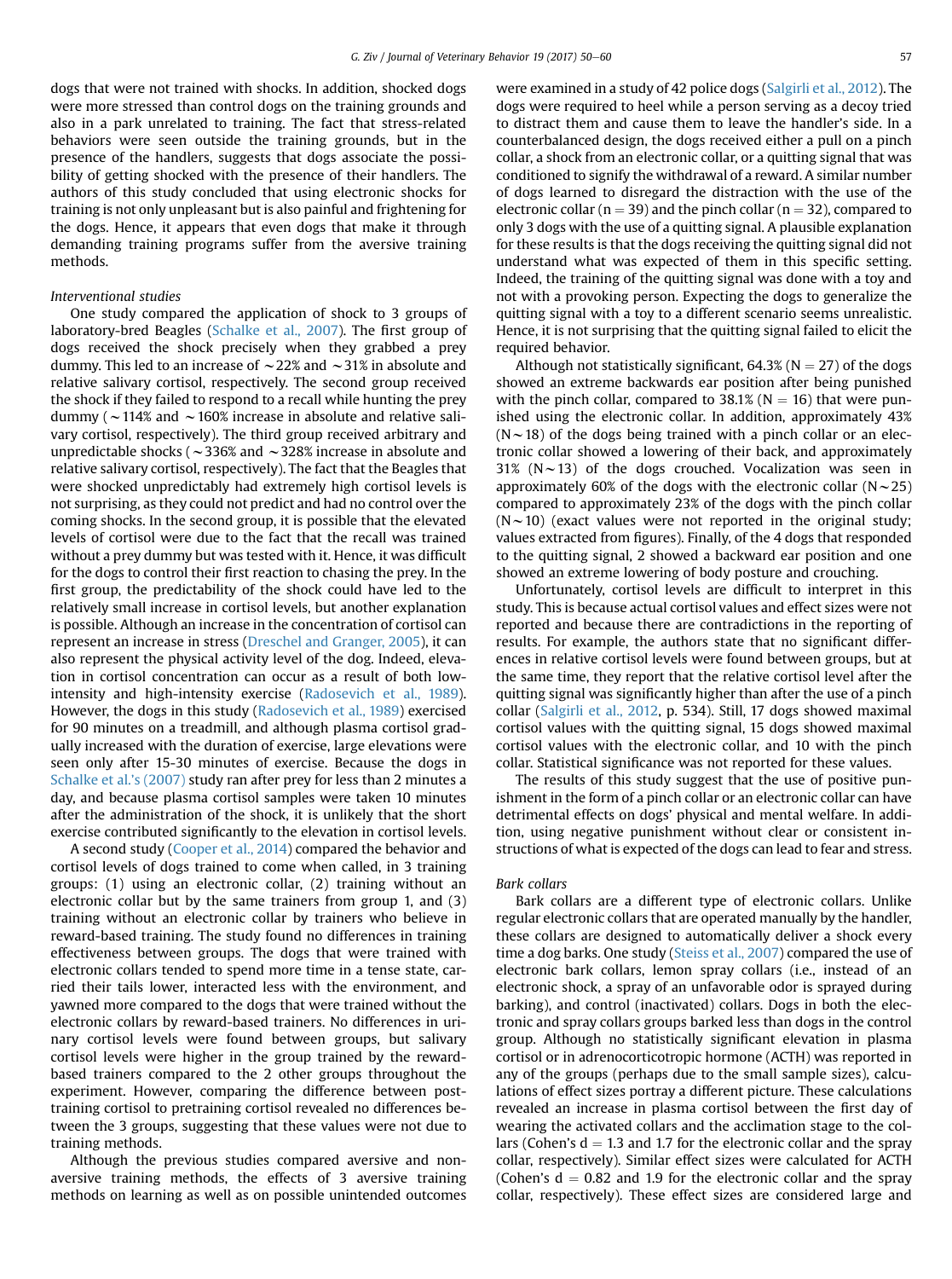represent significant elevations in plasma cortisol and ACTH as a result of wearing the activated collars.

The fact that bark collars can in some cases reduce barking was shown previously, in a study that compared the satisfaction of owners when using either an antibark citronella collar (88.9% satisfaction;  $N = 8$ ) or an antibark electronic collar (44.4% satisfaction;  $N = 4$ ) in a sample of 9 dogs ([Juarbe-Diaz and Houpt, 1995\)](#page-10-0). However, the more relevant question is not whether these bark collars work, but rather whether there are other effective training methods that can alleviate barking without the added stress that is associated with them.

In summary, except for 1 study [\(Blackwell et al., 2012\)](#page-9-0), all of the observational and interventional studies reviewed suggest that the various types of electronic collars may pose risks to dogs' welfare. Indeed, [Schilder and van der Borg \(2004\)](#page-10-0) showed the risks to dogs' welfare even when the collars are operated by experienced trainers. The fact that dogs associate shocks with the presence of handlers (probably due to classical conditioning) is not surprising and is troubling. It could be argued that the association these dogs make between their handlers and the painful shocks can make them less reliable in situations when faultless performance is most needed. This putative association should be examined in future studies.

The smallest elevations in cortisol levels when using electronic collars were reported when well-timed shocks were delivered in a controlled environment [\(Schalke et al., 2007\)](#page-10-0). Although no data are available on this topic, it is unlikely that dog owners would have the necessary skills or experience to use such collars, nor would they operate the collars in a controlled environment.

Finally, shock collars, even in the hands of the most experienced trainers, can only provide information regarding what behavior not to perform. These devices do not give the dog a choice of an alternative behavior to perform. Hence, given the available data and to avoid risking the dogs' welfare, trainers should avoid using electronic collars when training dogs.

#### The effects of aversive training techniques on physical health

The psychological unintended outcomes of aversive training methods have been described, but the effect of aversive training methods on the physical health of dogs should also be examined. It appears that stress can be associated with aversive training methods. Increased cortisol levels followed shocks from electronic collars ([Schalke et al., 2007\)](#page-10-0) and were found in dogs with activated electronic and citronella bark collars ([Steiss et al., 2007\)](#page-10-0). Training inconsistency and the use of electronic or pinch collars were related to maximal cortisol levels [\(Salgirli et al., 2012\)](#page-10-0). Importantly, [Beerda](#page-9-0) [et al. \(1998\)](#page-9-0) reported that unanticipated stimuli such as short electric shocks and sound blasts led to increased salivary cortisol in dogs. Low body posture, body shaking, crouching, yawning, and restlessness were also indicators of acute stress ([Beerda et al., 1998\)](#page-9-0). Finally, [Dess et al. \(1983\)](#page-10-0) showed a marked elevation in mean cortisol with (258% increase) or without (400% increase) control over electronic shocks. Control over the situation was assessed by allowing or preventing the dogs from pushing a lever to stop the shock. In addition, elevations in mean cortisol were seen whether the dogs could have predicted (291% increase) or could not have predicted (374% increase) the coming shock [\(Dess et al., 1983\)](#page-10-0). Predictability was introduced by presenting an auditory tone before the shock or shocking the dogs without signaling it beforehand.

Such stress can affect dogs' physical health. Indeed, a recent review of the effects of stress on animals' health suggests that stress is associated with various damaging changes to physical health in dogs, including suppression of the immune system, gastrointestinal problems (e.g., diarrhea, vomiting, decreased appetite), delayed puberty, and decreased sperm quality ([Mills et al., 2014](#page-10-0)). The studies reviewed here examined acute stress responses, but it is mostly chronic stress that can negatively affect physical health in the long term [\(Beerda et al., 1997](#page-9-0)). One study found a relationship between dogs' fear of strangers—a possible powerful stressor, and a shortened lifespan [\(Dreschel, 2010\)](#page-10-0). The chronic effect of stress due to aversive training on dogs' physical health should be a relevant topic for future research. More research is needed to clarify the relationship between dogs' behavior and stress because behavioral responses can vary between individual dogs and between various stimuli and can be misinterpreted.

It is also possible that using certain punitive techniques presents more direct health risks. One study showed increased intraocular pressure in dogs while pulling against a collar [\(Pauli et al., 2006](#page-10-0)). Importantly, 1 extreme case report of the effects of a specific punitive technique on the physical health of a 1-year-old German Shepherd dog was found ([Grohmann et al., 2013](#page-10-0)). The dog was hung several feet in the air with a choke collar for approximately 60 seconds and subsequently lost consciousness. A few hours after this incident, the dog developed several neurological symptoms (ataxia in all 4 limbs, circling to the left, disorientation). Magnetic resonance imaging revealed severe cerebral edema due to ischemia. Tragically, the owner chose to euthanize the dog. Although this is an extreme case in the published literature, the author suggested that the punitive technique of choking a dog while hanging it in the air is not uncommon, and more cases such as this one may have gone unreported. Veterinarians and trainers should be made aware that hanging a dog in the air or "helicoptering" it (e.g., lifting up by the choke chain and circling the dog in the air) presents a severe threat to dogs' health and obviously should be avoided. Legislators would do well to make such practices illegal.

#### Discussion

The discussion is divided into 2 sections: (1) Methodological concerns and (2) Implications for practitioners and researchers.

#### Methodological concerns

This section discusses 4 methodological concerns regarding the reviewed literature.

## Sample size and lack of the reporting of effect size

The reporting of effect sizes allows readers to assess the practical significance of group differences and is not related to sample sizes. This information is of importance because the lack of statistical significance does not necessarily mean that differences between groups are not of consequence. For example, in 1 of the reviewed studies ([Steiss et al., 2007\)](#page-10-0), calculation of effect sizes revealed relatively large differences in plasma cortisol, although those were not statistically significant. The lack of statistical significance was probably due to the small sample sizes (i.e., 6-8 dogs in each of 3 groups). Statistical analyses in future studies should make sure to report effect sizes in addition to null-hypothesis testing.

#### The reliance on surveys and observational data, and the ethics of randomized interventions

Many of the reviewed studies were based on surveys and observations. Although these studies are valuable, they do not allow researchers to assess causal relationships. Hence, performing randomized controlled interventions in which dogs are randomly assigned to punishment-based training groups versus rewardbased training groups may be warranted. However, the results of this review, and the vast literature on punishment in general (e.g., [Durrant and Ensom, 2012; Sidman, 2000](#page-10-0)), suggest that punishment comes with negative unintended outcomes that can be detrimental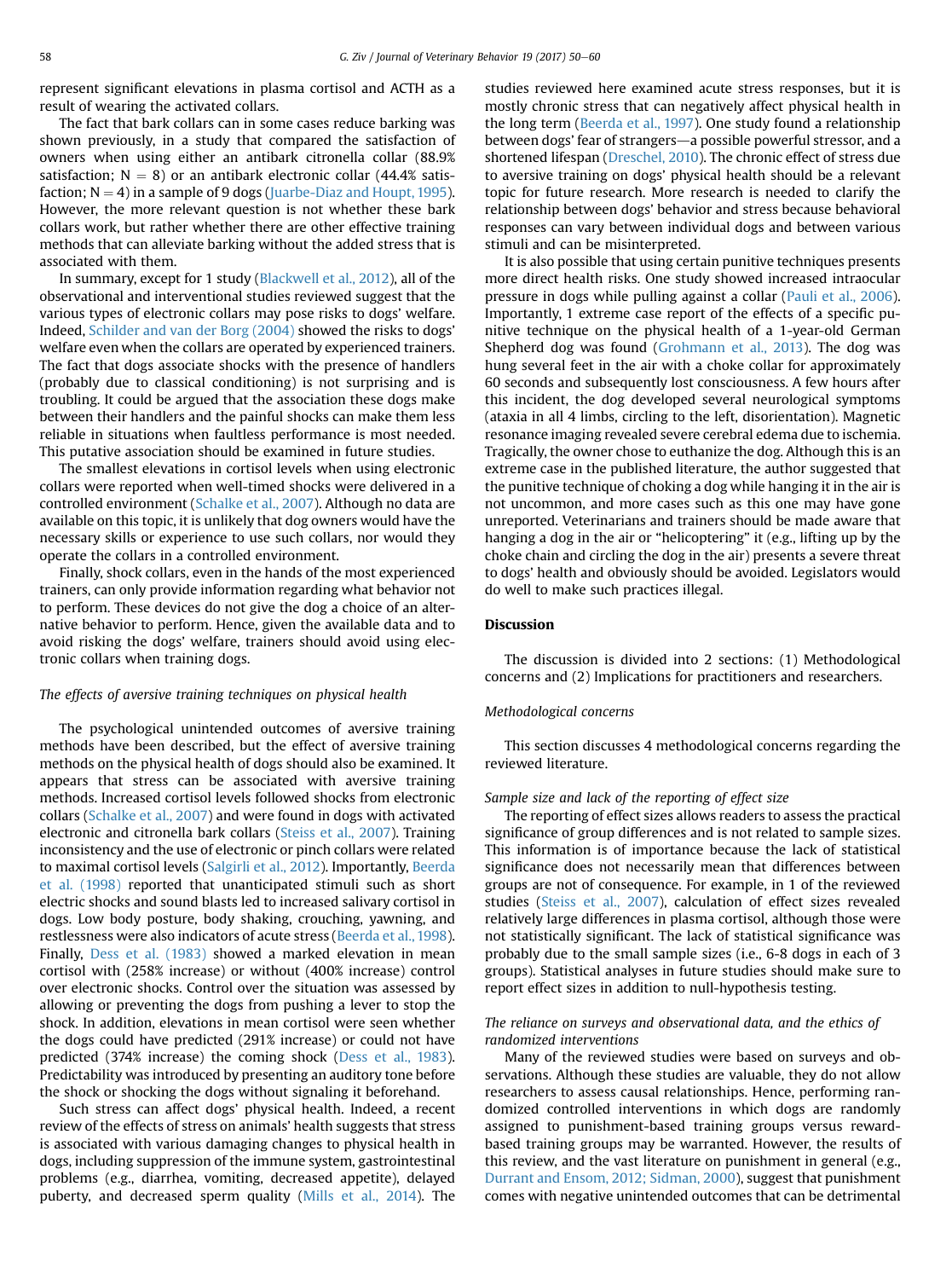<span id="page-9-0"></span>to an animal. From an ethical perspective, researchers should be cautious before performing such interventions and should ensure that the dogs' welfare is not threatened. Once these conditions are met, researchers can be encouraged to continue learning about the effects of aversive training methods on dogs' behavior and welfare within the realm of observational studies. Direct observations of larger sample sizes, with a robust methodology of coding the observed behaviors (e.g., using 2 observers who are blinded to the hypotheses, reporting interrater reliability), will allow researchers to provide enlightening data on this topic without endangering the dogs' welfare.

## Reporting case studies on physical health risks due to aversive training methods

Only 1 study reported a severe case of brain damage, due to hanging a dog in the air with a choke chain as a punitive technique ([Grohmann et al., 2013](#page-10-0)). Because the use of such aversive methods may still be prevalent, it is unlikely that this is the only case. In addition, many punitive techniques involve pressure on the neck, which may lead to dangerous increases in intraocular pressure (see [Pauli et al., 2006](#page-10-0)). Veterinarians should be encouraged to publish case studies in which dogs were injured due to the use of aversive training methods. Publication of this type of information will allow those who work with dogs to understand the negative physical symptoms related to aversive training methods and perhaps reduce their occurrences.

#### The operation of electronic collars by experienced trainers

In all of the observational and interventional studies that reported the use of electronic collars, experienced trainers operated the collars. The results of the studies suggest that even when experienced trainers operate these collars, the welfare of the dogs could be compromised. However, most dogs are not owned by professional trainers, and the effects of regular pet owners using such collars on dogs' welfare are not known. Indeed, it is likely that the threat to dogs' welfare would be even greater in the hands of unskilled dog owners, who might lack the timing and consistency needed for this type of training to be successful. In such cases, due to the aversive nature of these devices and the likelihood of training ineffectiveness, their use can be abusive.

#### Implications for practitioners and researchers

Despite the methodological concerns, it appears that aversive training methods have undesirable unintended outcomes and that using them puts dogs' welfare at risk. In addition, there is no evidence to suggest that aversive training methods are more effective than reward-based training methods. At least 3 studies in this review suggest that the opposite might be true $-$ in both pets and working dogs (Blackwell et al., 2012; Haverbeke et al., 2008; Hiby et al., 2004). Because this appears to be the case, it is recommended that the dog training community embrace reward-based training and avoid, as much as possible, training methods that include aversion. For this purpose, it is proposed that [Friedman](#page-10-0)'s [\(2009\)](#page-10-0) hierarchy of intervention strategies may be a good tool for choosing the least intrusive, yet effective, behavior modification tools. [Friedman \(2009\)](#page-10-0) lists 6 levels of intervention: (1) arranging distant antecedents (least intrusive); (2) arranging immediate antecedents; (3) positive reinforcement; (4) differential reinforcement of alternative behavior; (5) negative punishment, negative reinforcement, extinction; and (6) positive punishment (most intrusive). According to [Friedman \(2009\)](#page-10-0), levels 1-4 are sufficient for solving the vast majority of behavior problems in animals. Level 5 may occasionally and under certain conditions be the effective and ethical choice. Level 6 is rarely needed or suggested when the

practitioner has good teaching skills and the required knowledge of behavior. It may be noted that such ethical hierarchies of intervention that begin with the least intrusive and end with the most intrusive are practiced in children's education as well (Carter & Wheeler, 2005). As [Friedman \(2009\)](#page-10-0) suggests, it may be wise to borrow such guidelines from the field of applied behavior analysis, as both animals and humans who require behavior modification are often vulnerable and frequently cannot protect themselves. If aversive or intrusive methods are chosen, the competence of the handlers is critical in order that they may achieve the proper timing and consistency required to allow for quick learning and to avoid abusing dogs and threatening their physical and mental well-being. Handlers' competence should be defined, regulated, and assessed by relevant regulating agencies based on the recommendations of accredited and experienced animal behaviorists.

One could rightly suggest that more studies with better methodologies concerning the effects of aversive training methods on dogs' welfare are needed to strengthen the evidence on this topic. However, the data emerging from the current review, as well as available data on the negative unintended outcomes of aversive training methods in other species, such as in humans (e.g., [Durrant](#page-10-0) [and Ensom, 2012; Sidman, 2000](#page-10-0)) and rats (e.g., [Ulrich and Azrin,](#page-10-0) [1962\)](#page-10-0), suggest that it is perhaps time to pursue a different focus and approach of research. This new line of research will examine how humane, reward-based methods can be improved to facilitate better communication between humans and dogs. In turn, such outcomes will allow dogs to modulate their stress and, at the same time, improve their ability to effectively understand and respond to the behavior displayed toward them.

#### Acknowledgments

The author would like to thank Dinah Olswang and Daveena Tauber for their editorial assistance. The idea for the study was conceived by the author. The study was written solely by the author.

#### Conflict of interest

The author has no conflicts of interest relevant to the content of this review.

#### Ethical considerations

No ethical approval was required as this is a review of literature.

#### References

- [Arhant, C., Bubna-Littitz, H., Bartels, A., Futschik, A., Troxler, J., 2010. Behaviour of](http://refhub.elsevier.com/S1558-7878(17)30035-7/sref1) [smaller and larger dogs: effects of training methods, inconsistency of owner](http://refhub.elsevier.com/S1558-7878(17)30035-7/sref1) [behaviour and level of engagement in activities with the dog. Appl. Anim.](http://refhub.elsevier.com/S1558-7878(17)30035-7/sref1) [Behav. Sci. 123, 131](http://refhub.elsevier.com/S1558-7878(17)30035-7/sref1)-[142.](http://refhub.elsevier.com/S1558-7878(17)30035-7/sref1)
- [Beerda, B., Schilder, M.B.H., van Hooff, J.A., de Vries, H.W., 1997. Manifestations of](http://refhub.elsevier.com/S1558-7878(17)30035-7/sref2) [chronic and acute stress in dogs. Appl. Anim. Behav. Sci. 52, 307](http://refhub.elsevier.com/S1558-7878(17)30035-7/sref2)-[319](http://refhub.elsevier.com/S1558-7878(17)30035-7/sref2).
- [Beerda, B., Schilder, M.B.H., van Hooff, J.A., de Vries, H.W., Mol, J.A., 1998. Behav](http://refhub.elsevier.com/S1558-7878(17)30035-7/sref3)[ioural, saliva cortisol and heart rate responses to different types of stimuli in](http://refhub.elsevier.com/S1558-7878(17)30035-7/sref3) [dogs. Appl. Anim. Behav. Sci. 58, 365](http://refhub.elsevier.com/S1558-7878(17)30035-7/sref3)-[381.](http://refhub.elsevier.com/S1558-7878(17)30035-7/sref3)
- [Blackwell, E.J., Bolster, C., Richards, G., Loftus, B.A., Casey, R.A., 2012. The use of](http://refhub.elsevier.com/S1558-7878(17)30035-7/sref4) [electronic collars for training domestic dogs: estimated prevalence, reasons and](http://refhub.elsevier.com/S1558-7878(17)30035-7/sref4) [risk factors for use, and owner perceived success as compared to other training](http://refhub.elsevier.com/S1558-7878(17)30035-7/sref4) [methods. BMC Vet. Res. 8, 93.](http://refhub.elsevier.com/S1558-7878(17)30035-7/sref4)
- [Blackwell, E.J., Twells, C., Seawright, A., Casey, R.A., 2008. The relationship between](http://refhub.elsevier.com/S1558-7878(17)30035-7/sref5) [training methods and the occurrence of behavior problems, as reported by](http://refhub.elsevier.com/S1558-7878(17)30035-7/sref5) [owners, in a population of domestic dogs. J. Vet. Behav.: Clin. Appl. Res. 3, 207](http://refhub.elsevier.com/S1558-7878(17)30035-7/sref5)-[217.](http://refhub.elsevier.com/S1558-7878(17)30035-7/sref5)
- [Carter, S.L., Wheeler, J.J., 2005. Considering the intrusiveness of interventions. Int. J.](http://refhub.elsevier.com/S1558-7878(17)30035-7/sref6) [Spec. Educ. 20, 136](http://refhub.elsevier.com/S1558-7878(17)30035-7/sref6)-[142.](http://refhub.elsevier.com/S1558-7878(17)30035-7/sref6)
- [Casey, R.A., Loftus, B.A., Bolster, C., Richards, G.J., Blackwell, E.J., 2014. Human](http://refhub.elsevier.com/S1558-7878(17)30035-7/sref7) [directed aggression in domestic dogs \(](http://refhub.elsevier.com/S1558-7878(17)30035-7/sref7)Canis familiaris): occurrence in different [contexts and risk factors. Appl. Anim. Behav. Sci. 152, 52](http://refhub.elsevier.com/S1558-7878(17)30035-7/sref7)-[63](http://refhub.elsevier.com/S1558-7878(17)30035-7/sref7).
- [Chance, P., 2003. Learning and Behavior. Wadsworth Publishing, Belmont, CA](http://refhub.elsevier.com/S1558-7878(17)30035-7/sref8).